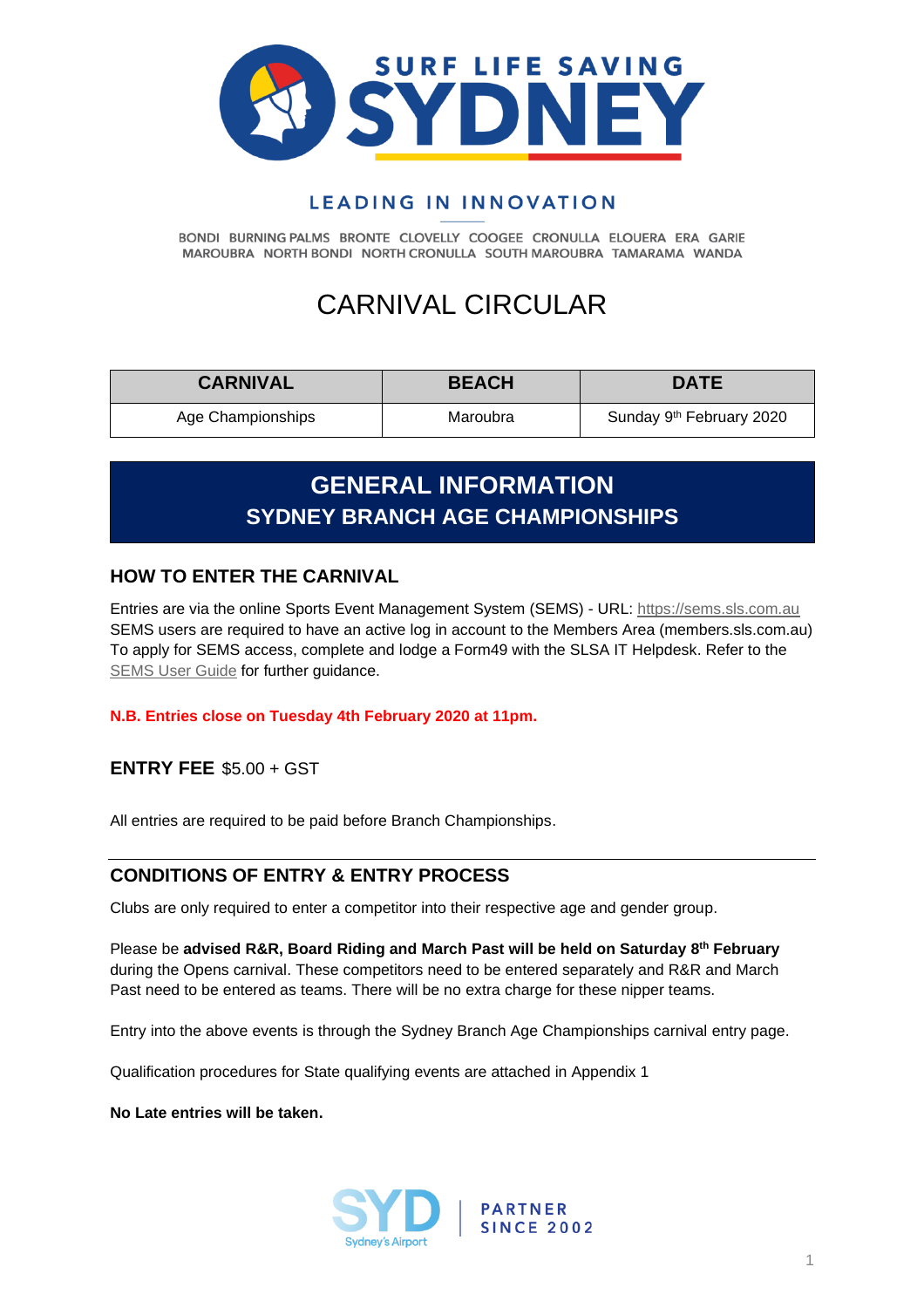

#### **ELIGIBILITY**

Any competitor found to be a non-financial member, not proficient or not have the correct age appropriate award will not be eligible to compete at the Branch Championships.

The Branch office will be communicating with Clubs leading into the Championships to resolve any issues of this nature. A list of competitors, who have failed to meet the entry requirements, will be kept at the Registration Area.

All competitors must be proficient by 31<sup>st</sup> December 2019. This must be reflected in SurfGuard for entry into SEMS.

#### **REGISTRATION/WRISTBANDS**

All Clubs are to send one representative to the Registration Area in, or near, the Maroubra SLSC between 6.30am and 6.50am to pick up their allocation of wrist bands for their competitors. These will be split into age groups, per online registration numbers, for Clubs to distribute accordingly to their competing Nippers.

All competitors MUST wear the wrist band issued at time of Registration. The wrist band must be worn for the duration of the competition.

**No Clubs to share wrist bands.**

#### **OFFICIALS QUOTA**

Clubs will be required to supply **1 official per 10 competitors**. If there are not enough officials the carnival will not proceed.

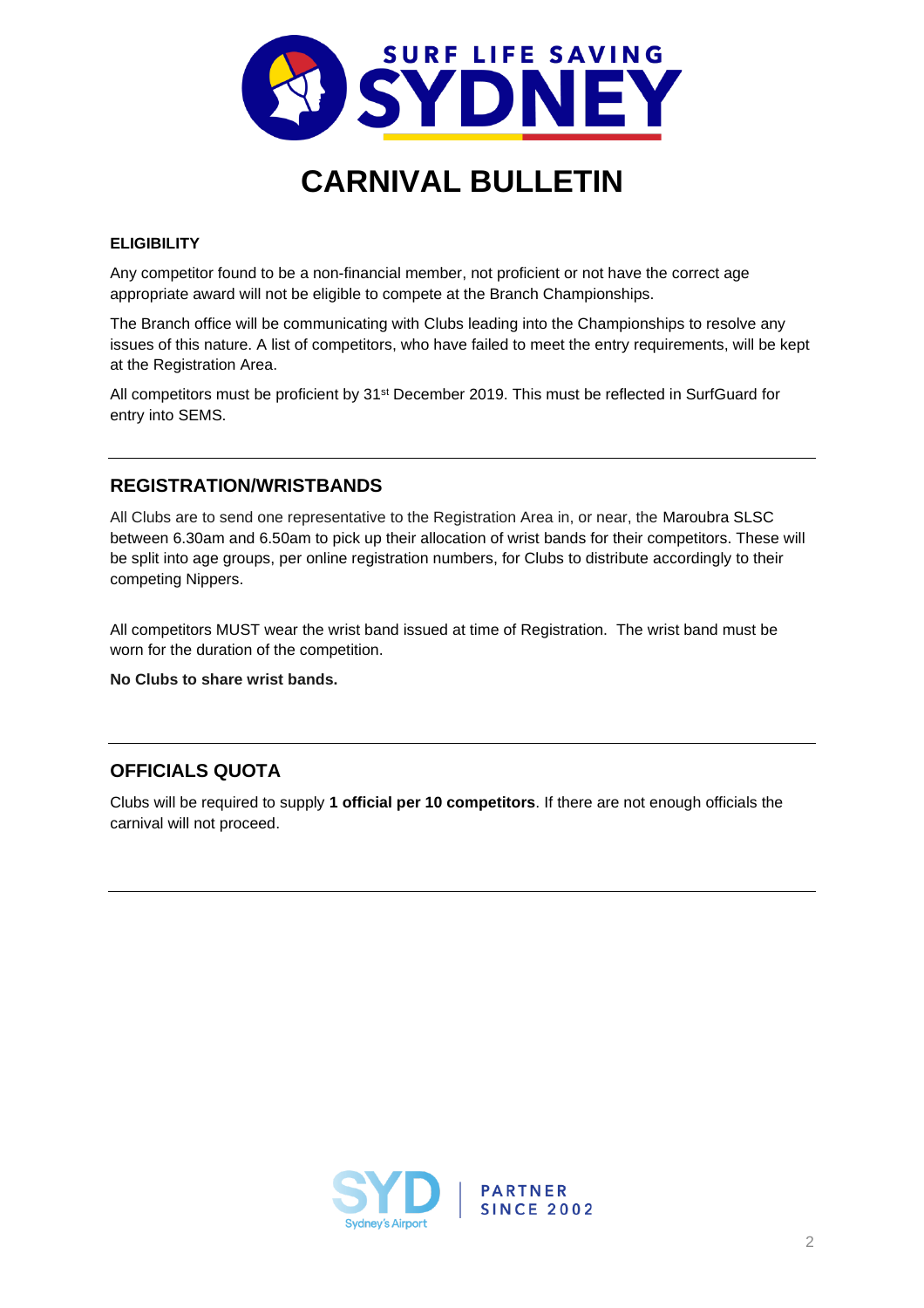

### **MEDAL PRESENTATIONS AND POINTSCORES**

Medals will be handed out during the Championships at the recording desks in the area that the Competitors are competing.

**Sydney Branch will run a point score for the Age Championships.**

• **Double points will apply to the All Age Relays**

**The point system will work as follows: 6 points for 1st place and then down to 6th place which will be awarded 1 point. In the case of a tie they will be awarded the same points and the next place will drop a position.** 

The National Parks Clubs will be competing under the "National Parks" cap and be combined for teams. We hope that this will encourage more competitors from that area.

### **NEW EVENTS**

A reminder that the Cameron Relay is a mixed event. This team must be made up of 2 girls and 2 boys with at least 1 girl being a paddler or swimmer.

Mixed beach relays will again be included in the program, with 2 boys and 2 girls making up the teams.

#### **CARNIVAL PROGRAM – Please see [SLSS website](http://surflifesavingsydney.com.au/downloads_archive/flyers-and-programs/)**

#### **U8 EVENTS**

Under 8's will no longer be included in the Sydney Branch Age Championships, and will have their events held separately on the 2<sup>nd</sup> February 2020 at South Maroubra.

Please see separate circular for further information. Under 8's also has its own carnival entry in SEMS

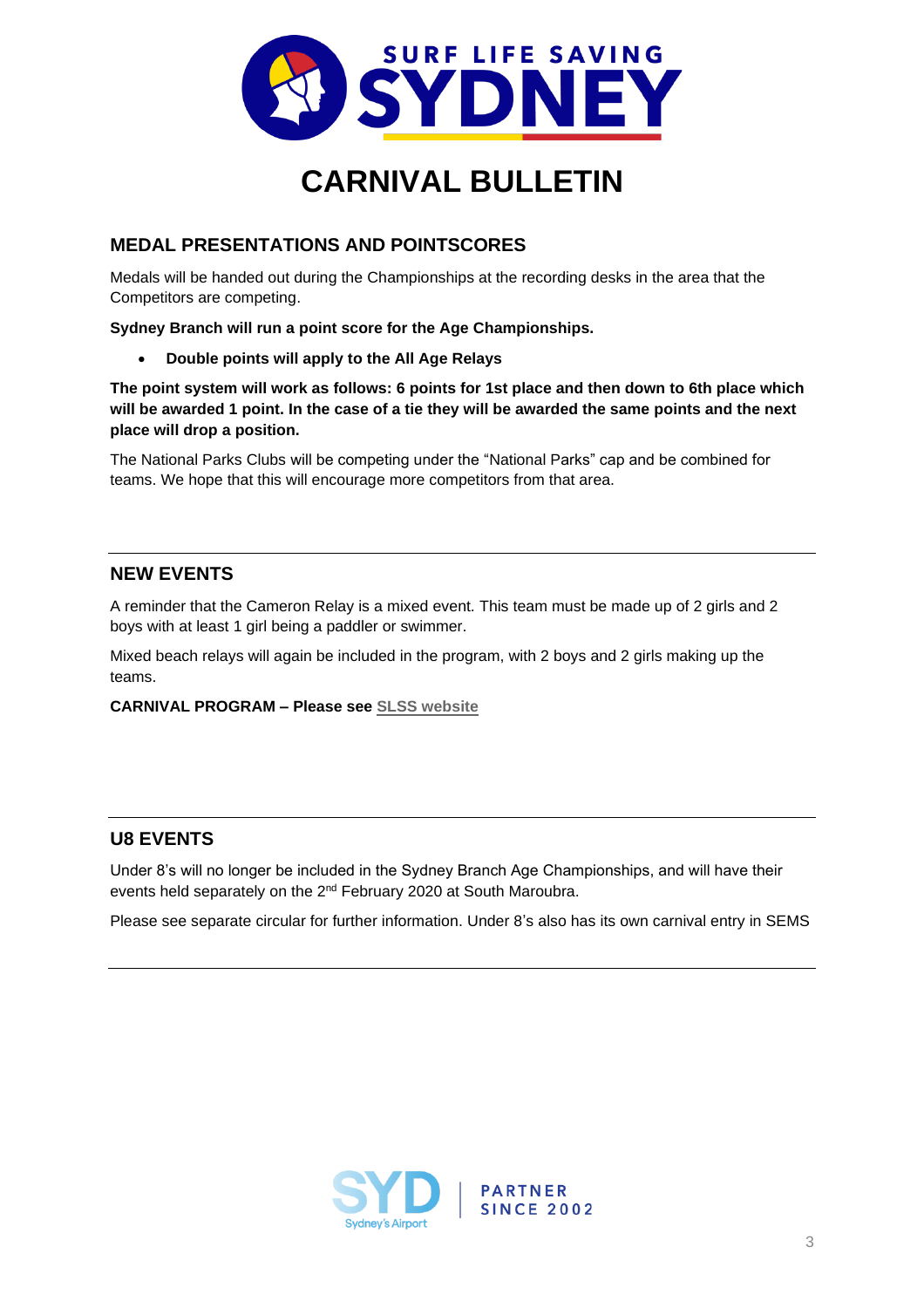

### **All AGE BOARD RELAY**

Club are limited to entering 1 team each. This event is not gender specific.

In accordance with the Surf Lifesaving rules the event will commence with the Under 9 paddler and progressively move through the age groups before finishing with the Under 14 paddler.

The course distance for the event is approximate to the distance for the board relay course for the Under 9/10 age groups.

Report time for the All Age Board Relay is 7.30 am in Water Area 2.

Each competitor will be required to have their age group marked on their shoulder.

Each team is to have only one handler who will handle for the entire event. The handler must wear a club competition cap and wear a High Vis vest as their outer upper garment.

### **All AGE BEACH SPRINT RELAY**

Club are limited to entering 1 team each. The event is not gender specific. There will be no U8 in the beach relay for 2020.

Report time for the All Age Beach Sprint Relay is 7.30 am at the Sprint Track.

### **TEAM NUMBERS**

All Clubs are to note the permitted team numbers for each event as listed on the Carnival Program.

If more than one team is entered in an event each Competitor must be marked either "A" or "B".

**No composite teams allowed except for national parks.**

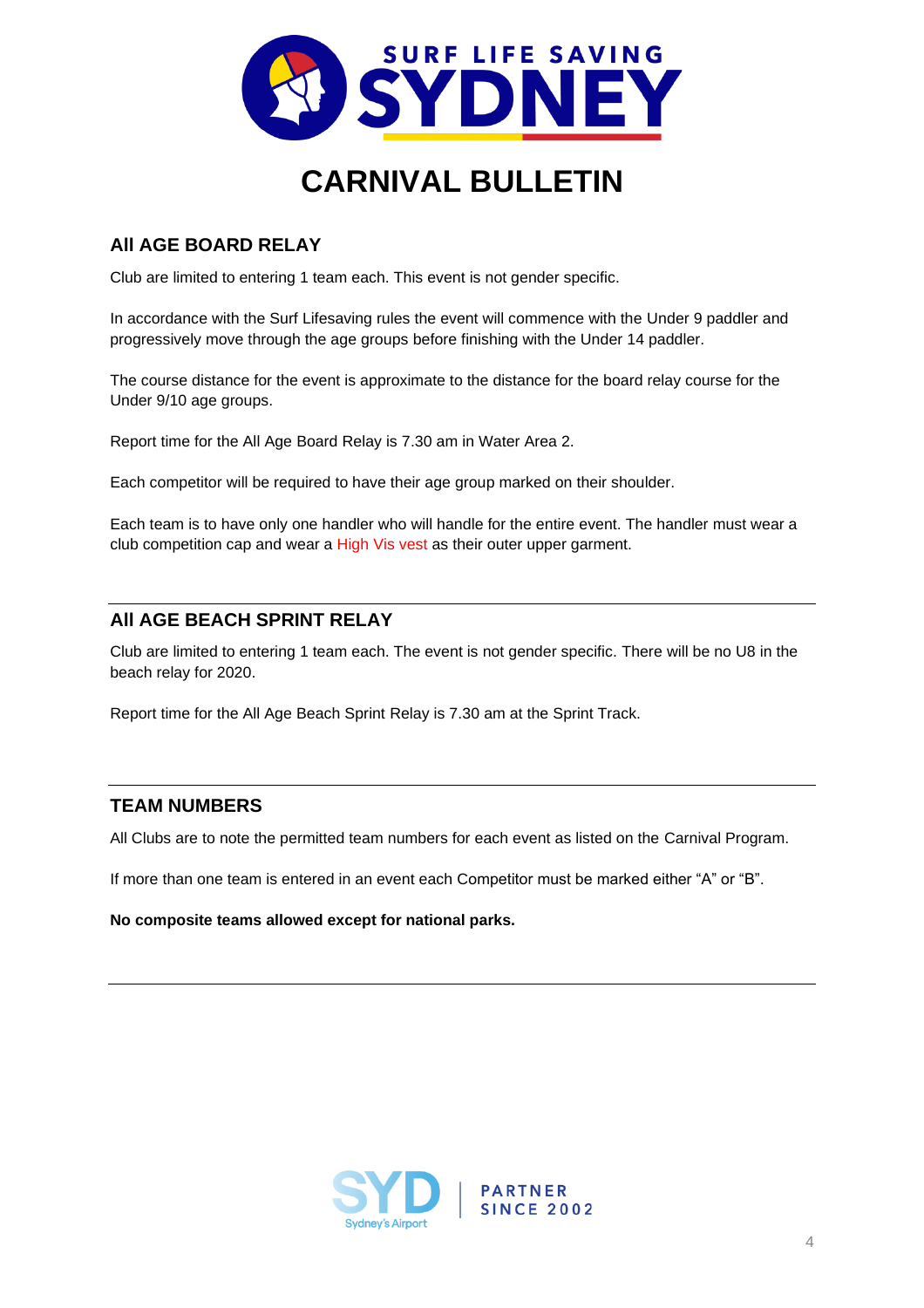

### **CARNIVAL LAYOUT**

The carnival layout is as follows:

| Event        | Age                 | Event        | Age                             |
|--------------|---------------------|--------------|---------------------------------|
| Water Area 1 | Under 14 & Under 13 | Beach Area 1 | Beach Sprints Under 11 to<br>14 |
| Water Area 2 | Under 12's only     | Beach Area 2 | Flags Under 11<br>to $14$       |
| Water Area 3 | Under 11's only     | Beach Area 3 | Beach Sprints Under 9 &<br>10's |
| Water Area 4 | Under 9 & 10's.     | Beach Area 4 | Flags Under 9<br>$8.10$ 's      |

Please note Carnival Program for further details and marshalling times.

### **HANDLERS**

In all events that require handlers it is essential that each handler:

- 1. Be a member of a surf club
- 2. Wear a competition cap
- 3. Wear a fluoro pink lycra garment as their outer upper body garment.

### **IRB REQUIREMENTS**

The following Clubs have been rostered on to assist with IRB carnival water safety. Peter Burst is the Water Craft Coordinator for the Championships and all crews are to report to him. Please note the report time is 6am.

#### **It is essential all crews report on time to assist with carnival set up.**

Sunday 9<sup>th</sup> February – 6am report – Maroubra SLSC

Rostered:

| Nth Bondi    | Bondi AM/<br>Clovelly PM | <b>Bronte</b>    | Coogee | Maroubra |
|--------------|--------------------------|------------------|--------|----------|
| Sth Maroubra | Elouera                  | Duty Boat: Wanda |        |          |

**N.B. Clubs who fail to provide their rostered IRB and crew may be prevented, by the Competition Committee, to compete in further Championship events.**

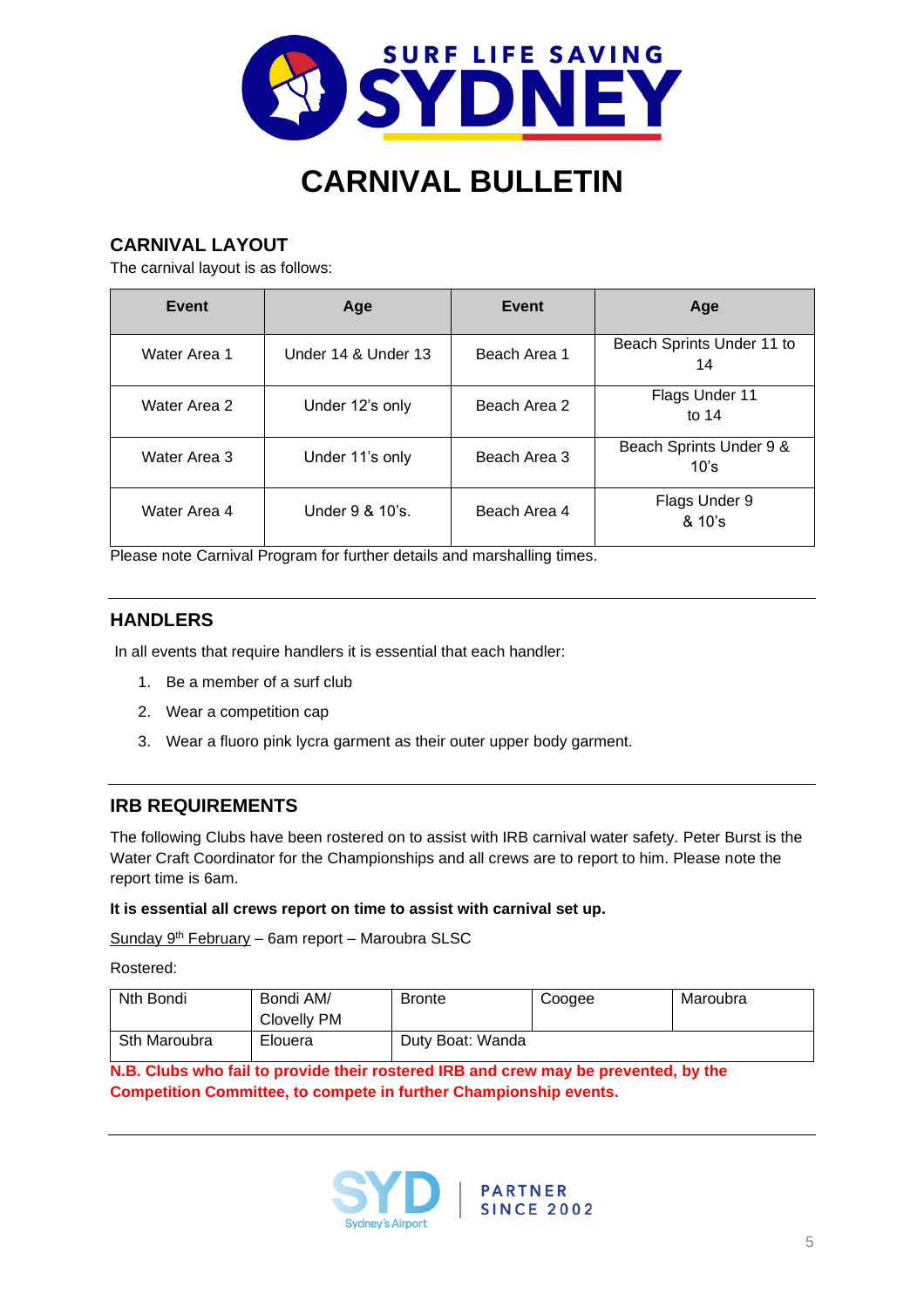

### **WATER SAFETY REQUIREMENTS**

Schedule as follows:

| <b>Ages</b>  |                       | $13 - 14$ 's        | 12's           | 11's           | $9 - 10's$     |
|--------------|-----------------------|---------------------|----------------|----------------|----------------|
| Area         |                       | <b>Water 1</b>      | <b>Water 2</b> | <b>Water 3</b> | <b>Water 4</b> |
| <b>Times</b> | 8.00am                | Nth Bondi           | Maroubra       | Sth Maroubra   | Coogee         |
|              |                       |                     |                | <b>Bronte</b>  | Bondi          |
|              | 11.45 / 12.15 all for | <b>Nth Cronulla</b> | Elouera        | Cronulla       | Wanda          |
| handover     |                       |                     |                | Clovelly A     | Clovelly B     |
|              | 4.00pm                |                     |                |                |                |

- Water Safety Teams marked A and B will split their teams
- We are requiring a MINIMUM OF 10 Water Safety per club with tubes, boards, rashies and caps
- AM: Water Safety Teams there for a 7.00am briefing
- PM: Water Safety Teams be there for a 11.15am briefing
- Water Safety for first session ready to go at 7.50 am **Maroubra is required at 7.30am for all age board relay**
- SRC Teams are welcome, but this is on top of 10 Bronze minimum
- All Teams to bring their own tubes, 2 x rescue boards hi vis rash shirts and caps
- NO Clubs to enter water without the above apparel and kit
- NO Boards in the Wave Zone only highly experienced board paddlers on the boards No **SRC**
- Clubs Water Safety Captains are to be on the beach managing their teams water, food and fatigue
- **Water areas will be closed if Clubs do not deliver required Water Safety teams**
- Championship Carnival so no assistance to be given to competitors by the Water Safety team - no directions - no board handling

**PARTNER SINCE 2002** 

• Should the Water Safety Team judge the situation to be unsafe for the competitor act immediately.

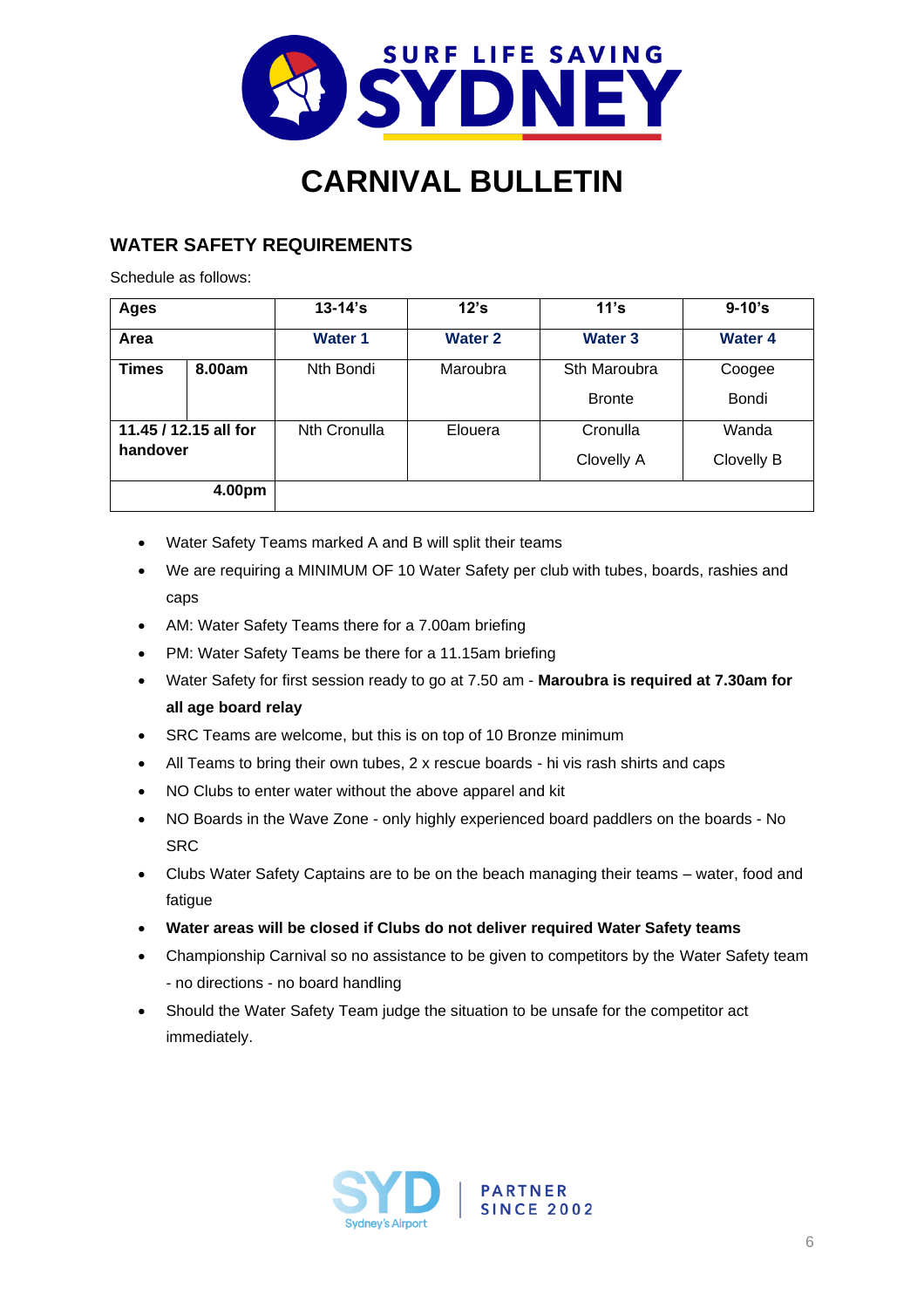

### **SCRUTINEERING OF SURF CRAFT**

Sydney Branch Scrutineers will be scrutineering surf craft from 7.30am till approximately 10am on both days of the Championships.

Sydney Branch WILL NOT be providing any further opportunities for the scrutineering of surf craft after this completion of the Branch Championships.

### **CONTINGENCY PLANS/ALTERNATIVE VENUE**

In the event that the surf and/or weather conditions prevent the program being conducted as scheduled a decision will be made by the Competition Committee as to contingency arrangements. That decision may include one or more of the following:

- 1. An alternative program on the day. All efforts will be made to safely complete as much of the scheduled program as possible. The number of areas and events to be conducted will be reliant upon the prevailing weather and/or surf conditions.
- 2. If suitable moving only the State Championship qualifying events to an alternative location.
- 3. Postponing the Championships to the following Sunday  $17<sup>th</sup>$  February. If this decision is made the Championships will be reduced to a modified program with emphasis on completing the State Championships Qualifying events and a selection of other events.

In the event the Championships are either cancelled, or the program amended, prior to the day of the event details will be placed on the Surf Life Saving Sydney website and Facebook page, as well as the Facebook group SLSS Surf Sports.

#### **CONTINUING INITIATIVE FOR SYDNEY BRANCH – STRIVING TO REDUCE SINGLE USE PLASTIC ON OUR BEACHES**

In partnership with Clean Oceans Australia, Sydney Branch would like to encourage every competitor to bring their own refillable water bottle. Clean Oceans will be providing refilling stations on the promenade to refill your water bottles throughout the day.

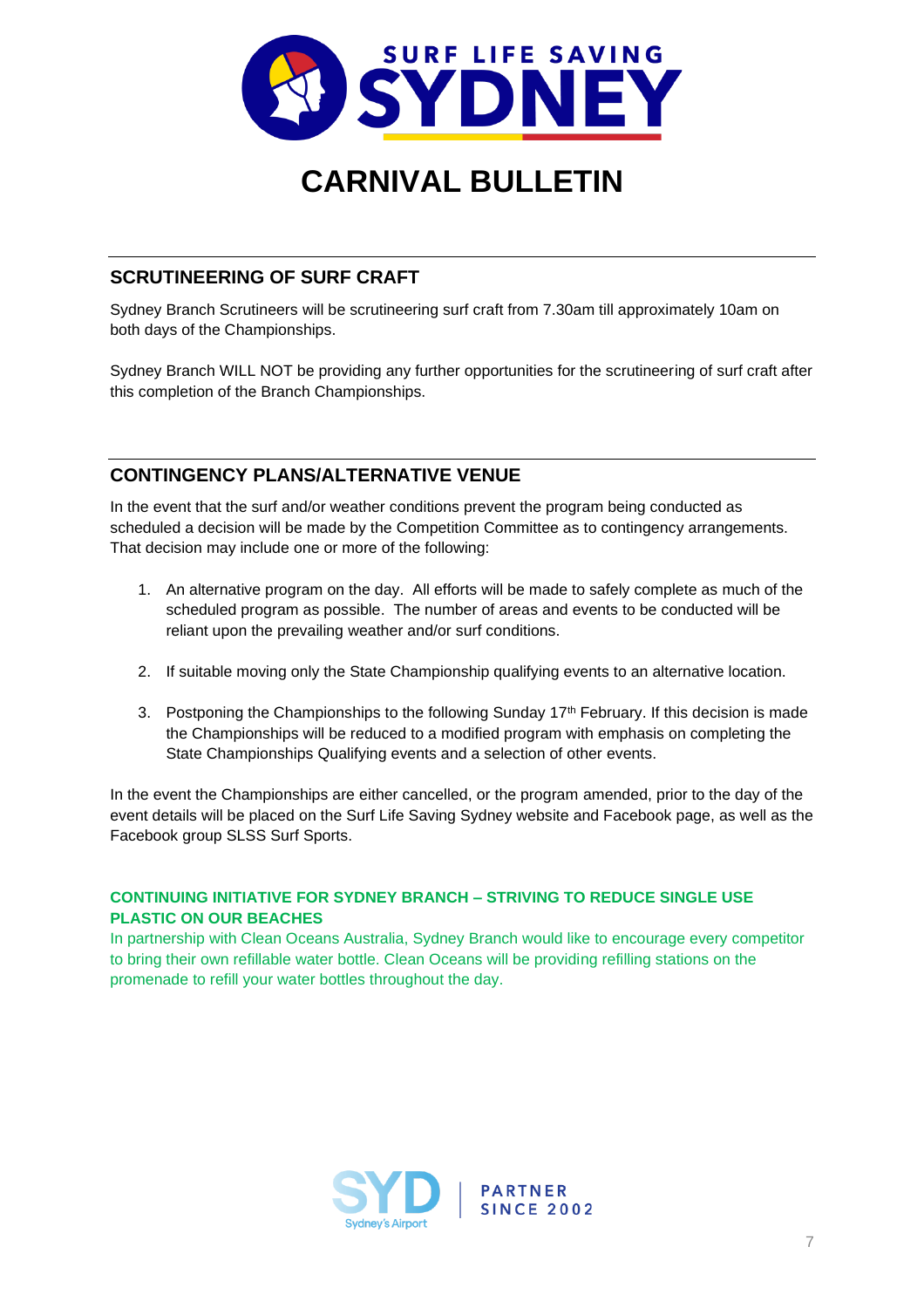

### **APPENDIX 1**

# **State Qualifying Events**

The 2020 State Age Championships will again have three restricted entry events. They are:

- ➢ **All Age Board Relay** Sydney Branch has two qualifying spots.
- ➢ **U11 to U14 Board Rescue** Sydney Branch has five qualifying spots per age per gender.
- ➢ **U11 to U14 Ironperson** Sydney Branch has ten qualifying spots per age per gender.

### **For all Sydney Branch (individual competitors and teams) the qualifying process for each event will be as follows:**

- **1. All Age Board Relay** The first two teams to finish in the final at the 2020 Sydney Branch Age Championships.
- **2. U11 to U14 Board Rescue** The first five teams to finish per age per gender in their respective final at the 2020 Sydney Branch Age Championships. [Note: Once a club has qualified for an entry or entries in the board rescue or all age board relay competitions, the positions are "owned" by the Club. The question as to which competitors it then selects in that position or positions, is a matter for the club.]
- **3. U11 to U14 Ironperson** The first eight competitors to finish and express their intention to compete at the State Championships per age per gender at the 2020 Sydney Branch Age Championships plus two wildcards per age per gender.

#### **Wildcard Policy & Procedure:**

- **1.** Two wildcard positions will be available per age per gender for the U11, U12, U13 and U14 Ironperson events. The wildcard positions will only be available to those competitors who choose not to compete at the 2020 Sydney Branch Age Championships.
- **2.** Surf Life Saving Sydney acknowledges the fact that some competitors may not be able to compete at the 2020 Sydney Branch Age Championships due to either illness, injury or other commitments.
- **3.** If you are unable to compete at the 2020 Branch Age Championships and you would like to apply for a wildcard position - a competitor must apply for a wildcard position in writing to Surf Life Saving Sydney Branch Office no later than **midday, Friday 7th February 2020**. In that application, a competitor must outline the following:
	- Wildcard position you are applying for.



**PARTNER SINCE 2002**